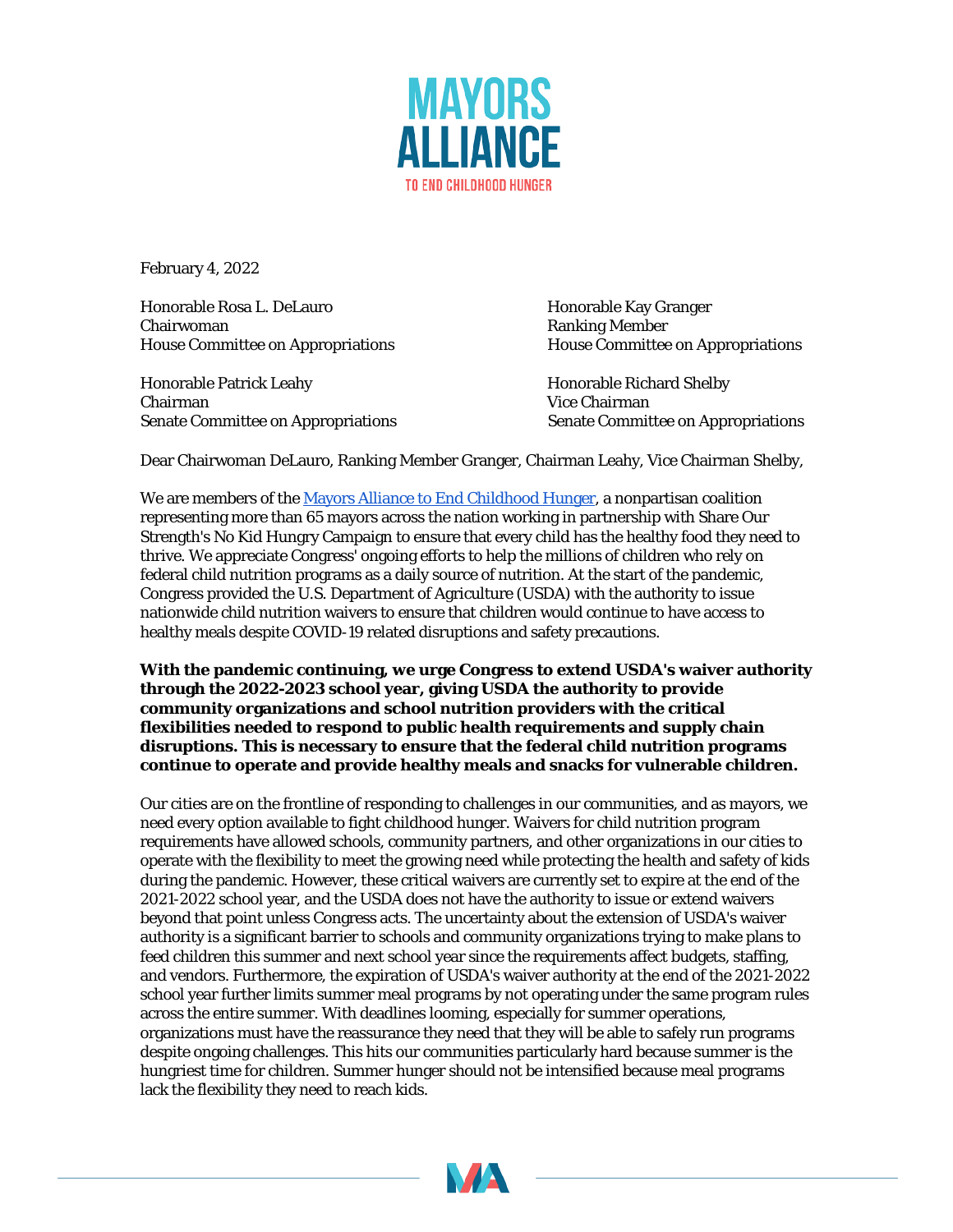

The suite of child nutrition waivers has given community organizations and school nutrition providers critical flexibilities that have:

- Supported families who needed to pick up multiple meals at a time in one location as they returned to work or faced transportation challenges.
- Allowed for social distancing protocols through grab-and-go meal distribution or delivery.
- Ensured that children who need meals are getting nutritious food as families continue to struggle economically through the pandemic.
- Helped school nutrition providers support a return to "normal" in-person learning with the flexibility to implement safety precautions and overcome supply chain and labor disruptions

Child nutrition programs play a critical role in helping kids learn, stay healthy, and thrive.

Again, we urge Congress to act now by extending USDA's waiver authority so that schools and community organizations have ample time to ensure that no child struggles to find their next meal.

Sincerely,

| <b>Levar Stoney</b>           | <b>London Breed</b>          | <b>Sharon Weston Broome</b>  |
|-------------------------------|------------------------------|------------------------------|
| <b>Chair, Mayors Alliance</b> | Mayor of San Francisco, CA   | Mayor of Baton Rouge, LA     |
| Mayor of Richmond, VA         |                              |                              |
|                               | <b>Martha Guerrero</b>       | <b>Kim Driscoll</b>          |
| John Giles                    | Mayor of West Sacramento, CA | Mayor of Salem, MA           |
| Vice Chair, Mayors Alliance   |                              |                              |
| Mayor of Mesa, AZ             | <b>Darrell Steinberg</b>     | <b>Jake Day</b>              |
|                               | Mayor of Sacramento, CA      | <b>Mayor of Salisbury MD</b> |
| Timothy L. Ragland            |                              |                              |
| Mayor of Talladega, AL        | Michael B. Hancock           | <b>Michael Foley</b>         |
|                               | Mayor of Denver, CO          | Mayor of Westbrook, ME       |
| <b>Randall Woodfin</b>        |                              |                              |
| Mayor of Birmingham, AL       | Luke Bronin                  | <b>Andy Schor</b>            |
|                               | Mayor of Hartford, CT        | Mayor of Lansing, MI         |
| <b>Hillrey Adams</b>          |                              |                              |
| Mayor of Mountain Home, AR    | <b>Muriel Bowser</b>         | Chokwe A. Lumumba            |
|                               | Mayor of Washington, DC      | Mayor of Jackson, MS         |
| Lioneld Jordan                |                              |                              |
| Mayor of Fayetteville, AR     | John E. Dailey               | Pam Hemminger                |
|                               | Mayor of Tallahassee, FL     | Mayor of Chapel Hill, NC     |
| Regina Romero                 |                              |                              |
| Mayor of Tucson, AZ           | Lori Lightfoot               | Elaine O'Neal                |
|                               | Mayor of Chicago, IL         | Mayor of Durham, NC          |
|                               |                              |                              |